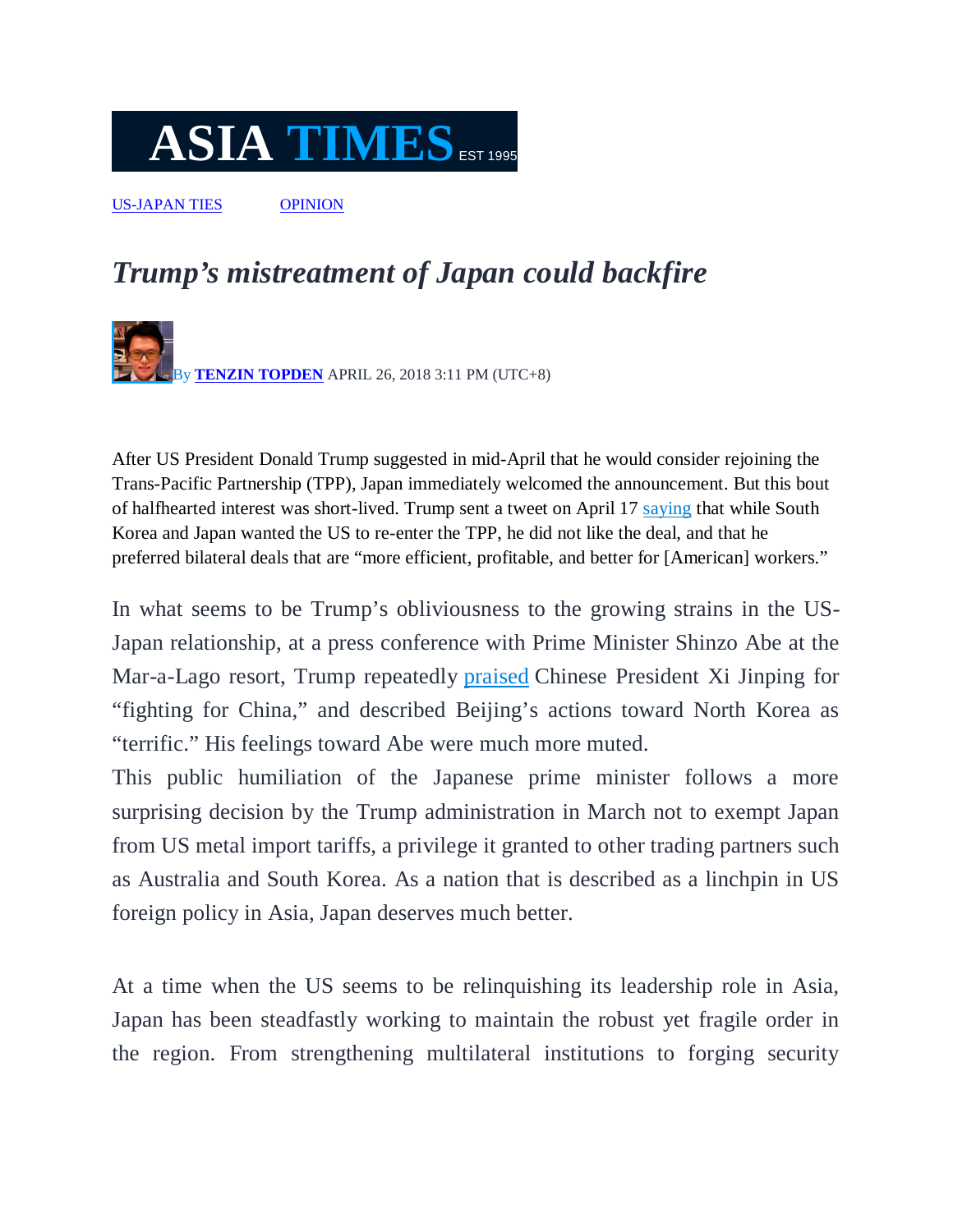partnerships with new friends like India, Japan has become a leading advocate for a strong rules-based security and economic order in Asia.

Since 1945, Japan has played a secondary role to the US in stabilizing Asia's power dynamics. But with the change in American strategic posture coinciding with China's rise in the Pacific Rim, Japan finds itself at the forefront of defending the region's security and economic interests.

## **With the change in American strategic posture coinciding with China's rise in the Pacific Rim, Japan finds itself at the forefront of defending the region's security and economic interests**

In recent years, this upgraded role has been most clearly seen with Japan's growing strategic relationship with India. The newfound partnership has manifested itself in several recent policies such as the India-Japan civil nuclear agreement, Japan's recordsingle-year development aid of US\$1.4 billion to India, and a possible \$1.3 billion military-aircraft deal between the two countries.

Though such policies have yet to be translated into a coherent and consistent strategy, Japan has committed to seeing them through. It has already taken the driver's seat to push forward the Quadrilateral Security Dialogue and shape its institutionalization.

Most recently, Japan led the efforts to revive the TPP, now called the Comprehensive and Progressive Agreement for Trans-Pacific Partnership (CPATPP). More ambitiously, in an effort to offer a cheaper alternative to China's Belt and Road Initiative, Japan is cooperating with India to create the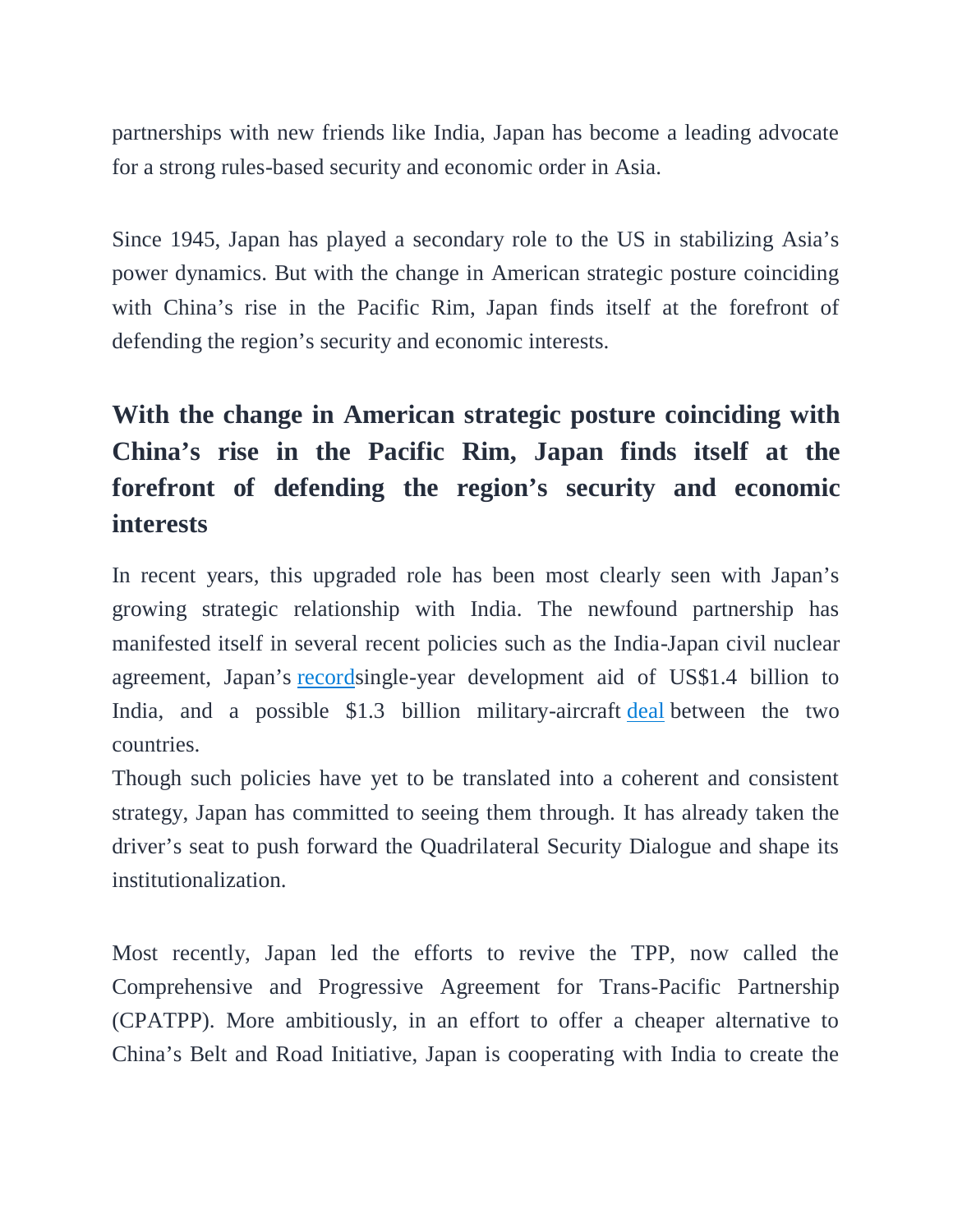Asia-Africa Growth Corridor (AAGC), a project aimed at propelling growth and investment in Africa and South and Southeast Asia.

Japan is also looking to build a presence in other parts of the world where the US has also threatened to retreat from. Abe visited six Baltic and Eastern European countries in January to garner support for the trade deal between his country and the European Union, making him the first sitting Japanese leader to visit these countries.

Therefore, as the US under President Trump has adopted a policy of disengagement and isolationism, Japan has remained steadfast in its strategies of engagement.

Despite embarking on such a global endeavor, Abe's inability to persuade Trump to take into account Japanese interests in US trade strategy and North Korea talks could not have come at a worse time for the prime minister, who is facing mounting pressure at home.

## **Abe facing challenges at home**

Domestically, amid two political scandals that saw his approval ratings plunge, the prime minister has been focusing heavily on lifting the economy out of a quarter-century of stagnation. But his mix of economic policies – known as Abenomics – aimed at spurring inflation and growth is being met with several structural challenges: an aging and shrinking workforce and an external demand-driven economic model that is highly susceptible to geopolitical changes.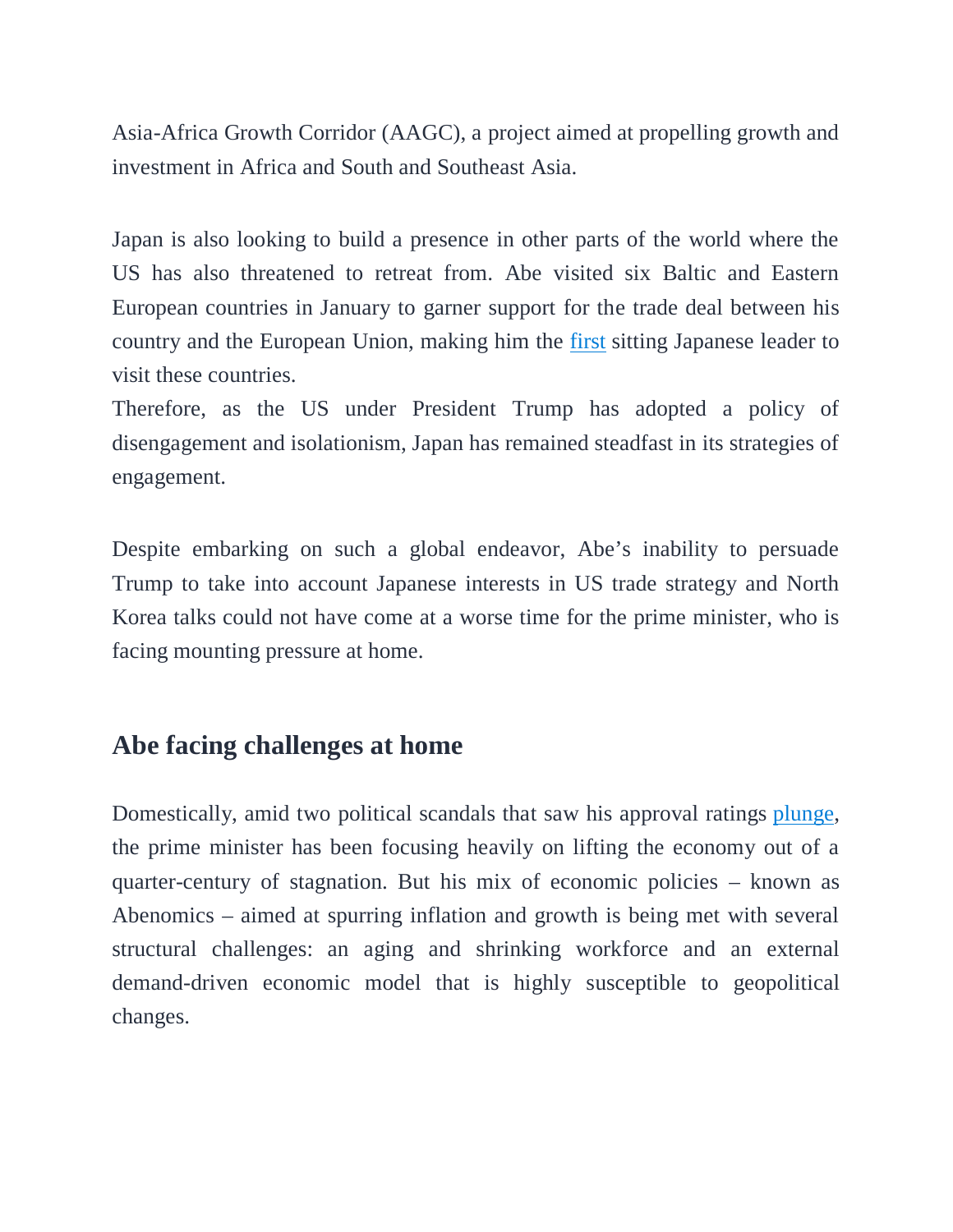Moreover, these challenges are coupled with factional infighting within the prime minister's own party, and he could very well lose his prime ministership ahead of the party leadership election in September.

And while no potential successor will break up the US-Japan alliance, Trump's mischaracterization of the two countries' relationship will make it increasingly difficult for Tokyo to resist questioning the viability of Washington's friendship.

Already, Japan is seeking to improve relations with America's strategic competitors. On April 16, China and Japan resumed their high-level economic dialogue after an eight-year hiatus. Abe is also seeking a summit with North Korean leader Kim Jong-un.

To offset these challenges and shore up his domestic standing, Abe knows that he has to play a stronger foreign-policy hand. However, Trump's decision to meet with Kim without consulting the Japanese leadership and his failure to exempt Japan from the steel and aluminum tariffs have weakened instead of strengthening the prime minister's position, thus throwing his political future into further doubt.

Japan, by virtue of hosting US military troops and bases, continues to face varying degrees of military threat from both China and North Korea. Yet it has to worry about getting caught in the crossfire of US-China trade conflict on the one hand, and filling the vacuum left by the US on the other.

With North Korea now claiming to possess nuclear technology capable of striking the US mainland, and authoritarian governments and movements challenging the liberal world order, US-Japan cooperation is more important than ever. As the limits of American power become more apparent, the US